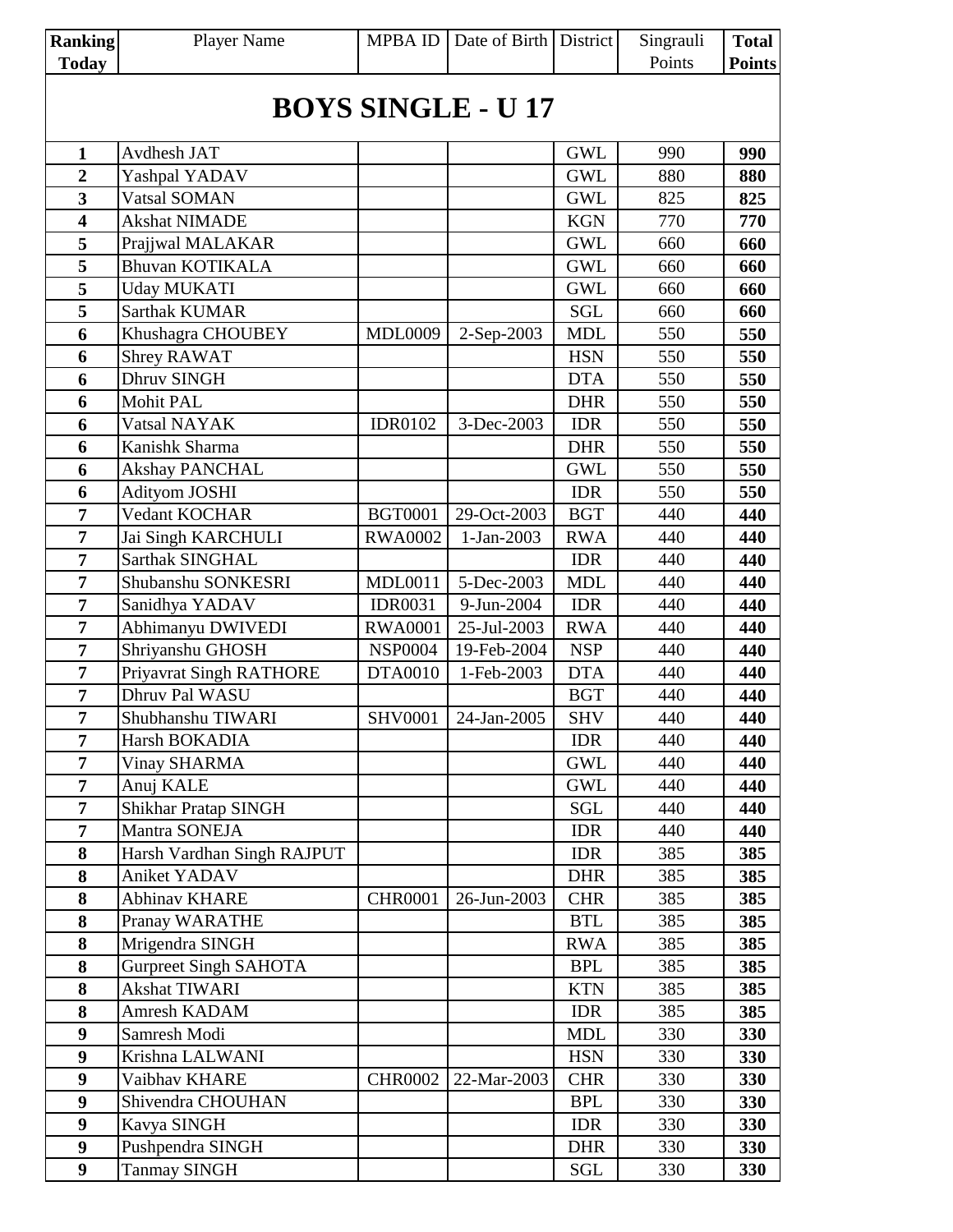| 9                | Priyansh RAI           |                |             | <b>CWA</b> | 330 | 330        |
|------------------|------------------------|----------------|-------------|------------|-----|------------|
| $\boldsymbol{9}$ | Prateek Anjane SOLANKI |                |             | <b>RTM</b> | 330 | 330        |
| $\boldsymbol{9}$ | Kushagra PATEL         |                |             | <b>CWA</b> | 330 | 330        |
| $\boldsymbol{9}$ | Akash JAISWAL          |                |             | <b>RWA</b> | 330 | 330        |
| $\boldsymbol{9}$ | Kabeer MATLANI         |                |             | <b>BPL</b> | 330 | 330        |
| 9                | Varun AGRAWAL          |                |             | <b>IDR</b> | 330 | 330        |
| 9                | Aditya SINGH           |                |             | <b>UMR</b> | 330 | 330        |
| 9                | Kavya MALIK            |                |             | <b>KTN</b> | 330 | 330        |
| 9                | Aditya PRAKASH         |                |             | <b>SGL</b> | 330 | 330        |
| 10               | Tejas SINGH            | <b>SGR0005</b> | 29-Apr-2003 | <b>SGR</b> | 220 | 220        |
| 10               | <b>Hitesh SONI</b>     |                |             | <b>MDS</b> | 220 | 220        |
| 10               | <b>Ashay KARDE</b>     |                |             | <b>CWA</b> | 220 | 220        |
| 10               | Aniket SHARMA          |                |             | <b>IDR</b> | 220 | 220        |
| 10               | Karan YADAV            |                |             | <b>BPL</b> | 220 | 220        |
| 10               | <b>Jayant SHARMA</b>   |                |             | <b>SHV</b> | 220 | 220        |
| 10               | <b>Vishist SHUKLA</b>  |                |             | <b>CWA</b> | 220 | 220        |
| 10               | Lakshya GUPTA          |                |             | <b>BPL</b> | 220 | 220        |
| 10               | Pratham JESWANI        |                |             | <b>KTN</b> | 220 | 220        |
| 10               | Sahadra RANA           |                |             | <b>SGL</b> | 220 | 220        |
| 10               | Hardik KUMAR           |                |             | <b>BPL</b> | 220 | 220        |
| 10               | <b>Mohit BORALE</b>    |                |             | <b>BPL</b> | 220 | 220        |
| 10               | Pranshu TIRKEY         |                |             | <b>SGL</b> | 220 | 220        |
| 10               | <b>Bhuvan BAIS</b>     |                |             | <b>DTA</b> | 220 | 220        |
| 10               | <b>Abhinav SAHU</b>    |                |             | <b>CWA</b> | 220 | 220        |
| 10               | <b>Ankur SAINI</b>     |                |             | SGL        | 220 | 220        |
| 10               | Devansh LAMBA          |                |             | <b>CWA</b> | 220 | 220        |
| 10               | <b>Aviral MAJUMDAR</b> |                |             | <b>BPL</b> | 220 | 220        |
| 11               | <b>Utkarsh VERMA</b>   |                |             | <b>HSN</b> | 110 | 110        |
| 11               | Dayitva SOLANKI        |                |             | <b>IDR</b> | 110 | 110        |
| 11               | Arnav GUPTA            |                |             | <b>GWL</b> | 110 | 110        |
| 11               | <b>Sparsh BORADE</b>   |                |             | <b>DWS</b> | 110 | 110        |
| 11               | <b>Bhushan HARDE</b>   |                |             | <b>IDR</b> | 110 | <b>110</b> |
| 11               | Ishan LALWANI          |                |             | <b>JBP</b> | 110 | 110        |
| 11               | <b>Bhumit KUMAR</b>    |                |             | <b>SGL</b> | 110 | 110        |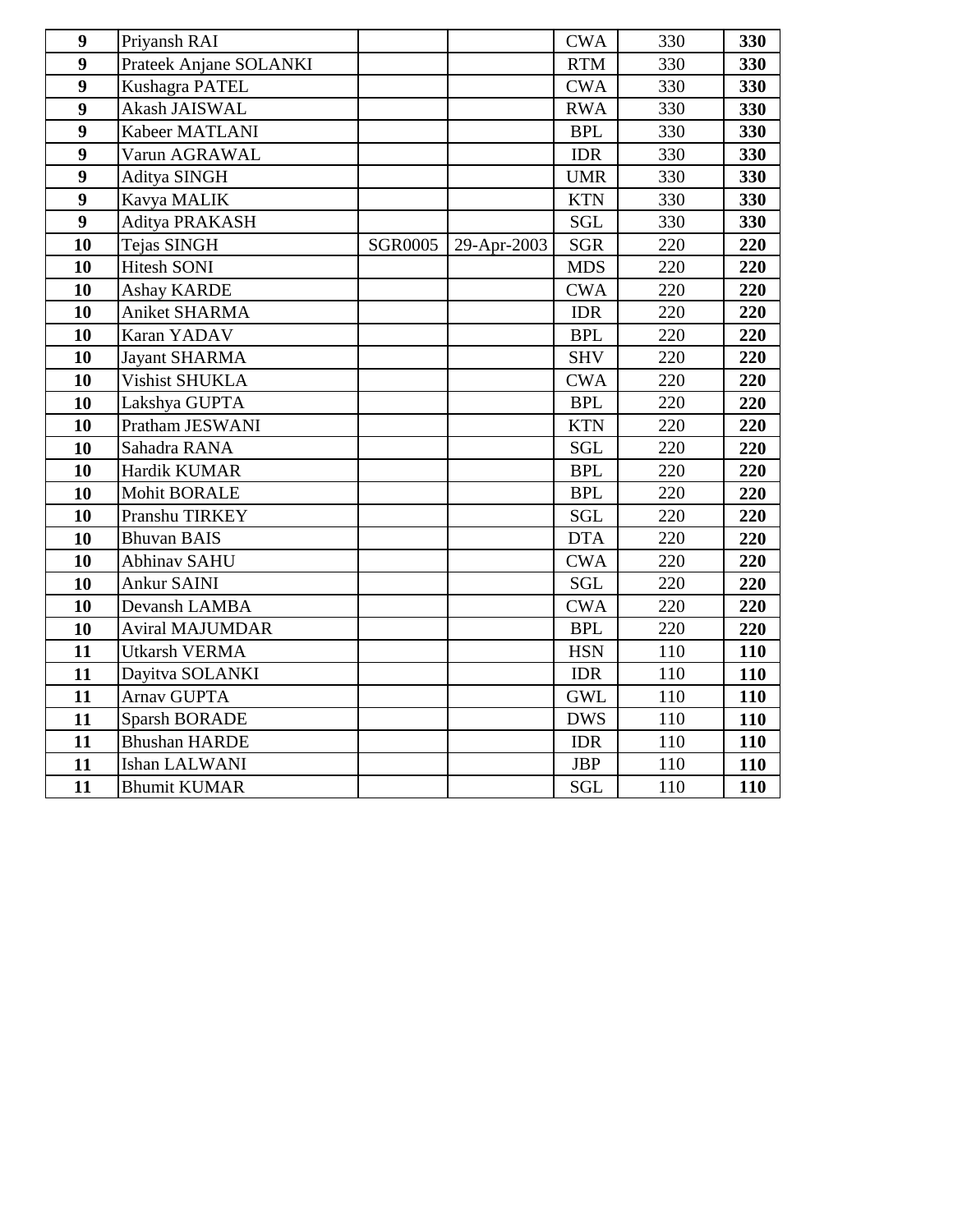| <b>Ranking</b>             | Player Name            | MPBA ID        | Date of Birth District |            | Singrauli | <b>Total</b>  |  |  |  |
|----------------------------|------------------------|----------------|------------------------|------------|-----------|---------------|--|--|--|
| <b>Today</b>               |                        |                |                        |            | Points    | <b>Points</b> |  |  |  |
| <b>GIRLS SINGLE - U 17</b> |                        |                |                        |            |           |               |  |  |  |
| $\mathbf{1}$               | Aishwarya MEHTA        |                |                        | <b>DHR</b> | 990       | 990           |  |  |  |
| $\overline{2}$             | Gauri CHITTE           |                |                        | <b>IDR</b> | 880       | 880           |  |  |  |
| 3                          | Swati SOLANKI          |                |                        | <b>IDR</b> | 825       | 825           |  |  |  |
| $\overline{\mathbf{4}}$    | <b>Aasiyah PARWEEN</b> |                |                        | <b>SGL</b> | 770       | 770           |  |  |  |
| 5                          | Karnika Goswami        |                |                        | <b>DTA</b> | 660       | 660           |  |  |  |
| $\overline{\mathbf{5}}$    | Shrishti Gupta         | <b>IDR0006</b> | 1-Jul-2004             | <b>IDR</b> | 660       | 660           |  |  |  |
| 5                          | Priyanka PANT          | <b>BPL0013</b> | 14-Jan-2004            | <b>BPL</b> | 660       | 660           |  |  |  |
| 5                          | Priyasha NARANG        | <b>BPL0016</b> | 15-Sep-2004            | <b>BPL</b> | 660       | 660           |  |  |  |
| 6                          | Bhumika Verma          | DWS0019        | 17-Nov-2004            | <b>DWS</b> | 550       | 550           |  |  |  |
| 6                          | Astha Saxena           | DTA0004        | 25-Mar-2003            | <b>DTA</b> | 550       | 550           |  |  |  |
| 6                          | Riju PATIDAR           |                |                        | <b>IDR</b> | 550       | 550           |  |  |  |
| 6                          | Prachi CHOUKSEY        | <b>IDR0066</b> | 3-Oct-2005             | <b>IDR</b> | 550       | 550           |  |  |  |
| 6                          | Shreya PATEL           |                |                        | <b>IDR</b> | 550       | 550           |  |  |  |
| 6                          | Alakh KATARIA          |                |                        | <b>IDR</b> | 550       | 550           |  |  |  |
| 6                          | Devina GUPTA           | <b>IDR0086</b> | 21-Jun-2003            | <b>IDR</b> | 550       | 550           |  |  |  |
| 6                          | Janhavi KUMARI         |                |                        | <b>SGL</b> | 550       | 550           |  |  |  |
| 7                          | Shreya JAISWAL         |                |                        | <b>NMH</b> | 495       | 495           |  |  |  |
| $\overline{7}$             | Yasvhi BHOKARDANKAR    |                |                        | <b>IDR</b> | 495       | 495           |  |  |  |
| 7                          | Samiksha KADU          |                |                        | <b>CWA</b> | 495       | 495           |  |  |  |
| 7                          | Aadhya JAIN            |                |                        | <b>IDR</b> | 495       | 495           |  |  |  |
| 8                          | Pratiksha LAHAREY      |                |                        | <b>CWA</b> | 440       | 440           |  |  |  |
| 8                          | Neelakshi GUPTA        |                |                        | <b>SGL</b> | 440       | 440           |  |  |  |
| 8                          | <b>Rimjhim PAL</b>     |                |                        | <b>BPL</b> | 440       | 440           |  |  |  |
| 8                          | Khyati SINGH           |                |                        | <b>SGL</b> | 440       | 440           |  |  |  |
| 8                          | Shriya BHATT           |                |                        | <b>IDR</b> | 440       | 440           |  |  |  |
| 9                          | Pareeshi PAHARIA       |                |                        | <b>HSN</b> | 330       | 330           |  |  |  |
| 9                          | Ayushi MASTKAR         |                |                        | <b>CWA</b> | 330       | 330           |  |  |  |
| 9                          | Sanika JAGDALE         |                |                        | <b>IDR</b> | 330       | 330           |  |  |  |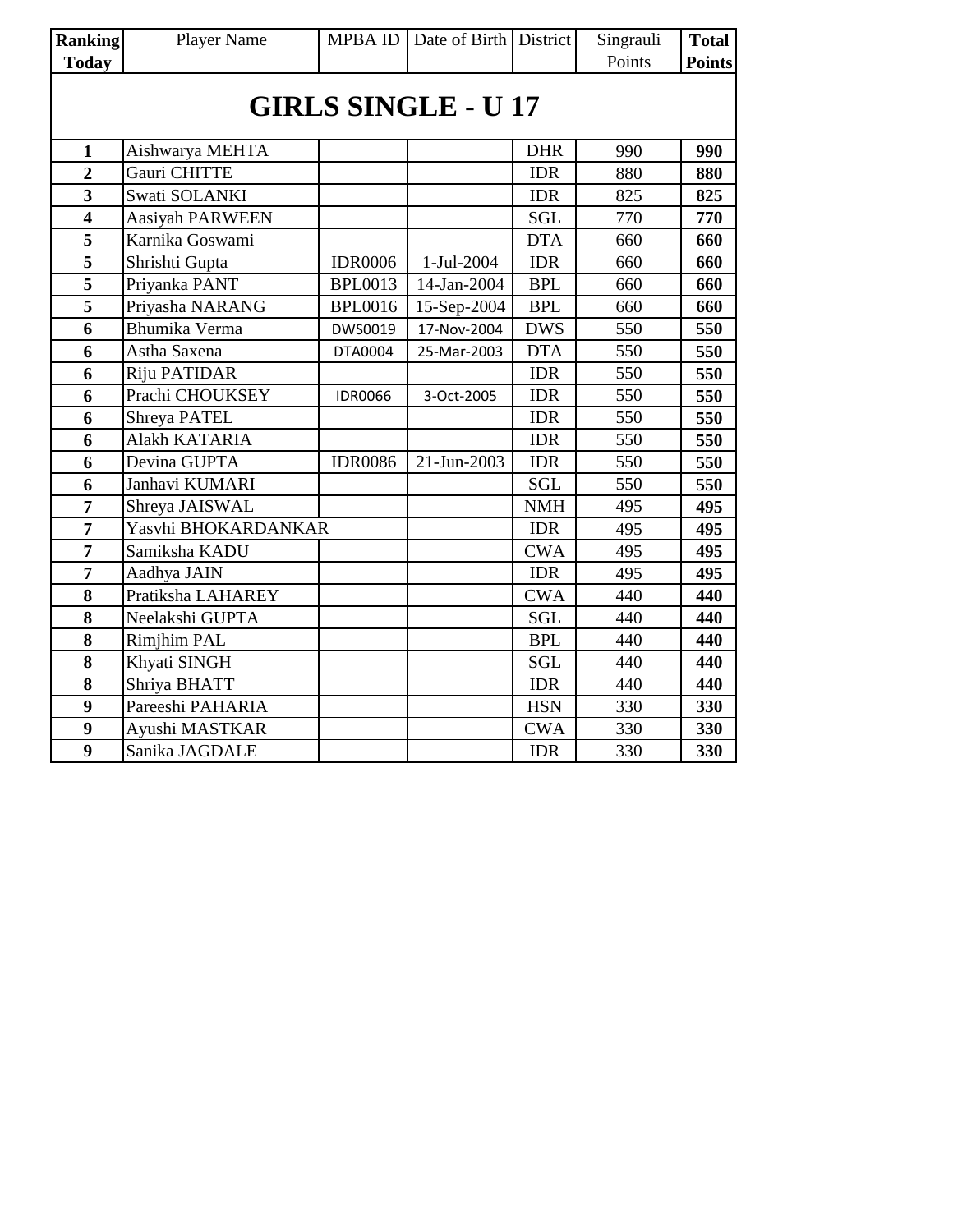| <b>Ranking</b>            | <b>Player Name</b>           | <b>MPBAID</b>  | Date of Birth District |            | Singrauli | <b>Total</b>  |  |  |
|---------------------------|------------------------------|----------------|------------------------|------------|-----------|---------------|--|--|
| <b>Today</b>              |                              |                |                        |            | Points    | <b>Points</b> |  |  |
|                           |                              |                |                        |            |           |               |  |  |
| <b>BOYS DOUBLE - U 17</b> |                              |                |                        |            |           |               |  |  |
| $\mathbf{1}$              | Prajjwal MALAKAR             |                |                        | <b>GWL</b> | 495       | 495           |  |  |
| $\mathbf{1}$              | Yashpal YADAV                |                |                        | <b>GWL</b> | 495       | 495           |  |  |
| $\overline{2}$            | Avdhesh JAT                  |                |                        | <b>GWL</b> | 440       | 440           |  |  |
| $\overline{2}$            | <b>Bhuvan KOTIKALA</b>       |                |                        | <b>GWL</b> | 440       | 440           |  |  |
| $\overline{\mathbf{3}}$   | <b>Uday MUKATI</b>           |                |                        | <b>GWL</b> | 385       | 385           |  |  |
| $\overline{\mathbf{3}}$   | <b>Vinay SHARMA</b>          |                |                        | <b>GWL</b> | 385       | 385           |  |  |
| $\overline{\mathbf{3}}$   | Varun AGRAWAL                |                |                        | <b>IDR</b> | 385       | 385           |  |  |
| $\overline{\mathbf{3}}$   | Harsh BOKADIA                |                |                        | <b>IDR</b> | 385       | 385           |  |  |
| $\overline{\mathbf{4}}$   | Mohit PAL                    |                |                        | <b>DHR</b> | 330       | 330           |  |  |
| $\overline{\mathbf{4}}$   | <b>Adityom JOSHI</b>         |                |                        | <b>IDR</b> | 330       | 330           |  |  |
| $\overline{\mathbf{4}}$   | Garvesh GARG                 |                |                        | <b>MDS</b> | 330       | 330           |  |  |
| $\overline{\mathbf{4}}$   | Kanishk Sharma               |                |                        | <b>DHR</b> | 330       | 330           |  |  |
| $\overline{\mathbf{4}}$   | Aniket YADAV                 |                |                        | <b>DHR</b> | 330       | 330           |  |  |
| $\overline{\mathbf{4}}$   | <b>Hitesh SONI</b>           |                |                        | <b>MDS</b> | 330       | 330           |  |  |
| $\overline{\mathbf{4}}$   | Kavya MALIK                  |                |                        | <b>KTN</b> | 330       | 330           |  |  |
| $\overline{\mathbf{4}}$   | <b>Akshat TIWARI</b>         |                |                        | <b>KTN</b> | 330       | 330           |  |  |
| 5                         | <b>Abhinav KHARE</b>         | <b>CHR0001</b> | 26-Jun-2003            | <b>CHR</b> | 275       | 275           |  |  |
| $\overline{\mathbf{5}}$   | Vedant KOCHAR                | <b>BGT0001</b> | 29-Oct-2003            | <b>BGT</b> | 275       | 275           |  |  |
| 5                         | Dhruv Pal WASU               |                |                        | <b>BGT</b> | 275       | 275           |  |  |
| 5                         | Shubhanshu TIWARI            | <b>SHV0001</b> | 24-Jan-2005            | <b>SHV</b> | 275       | 275           |  |  |
| 5                         | Abhimanyu DWIVEDI            | <b>RWA0001</b> | 25-Jul-2003            | <b>RWA</b> | 275       | 275           |  |  |
| $\overline{5}$            | Priyavrat Singh RATHORE      | <b>DTA0010</b> | 1-Feb-2003             | <b>DTA</b> | 275       | 275           |  |  |
| 5                         | Hardik KUMAR                 |                |                        | <b>BPL</b> | 275       | 275           |  |  |
| 5                         | Karan YADAV                  |                |                        | <b>BPL</b> | 275       | 275           |  |  |
| $\overline{\mathbf{5}}$   | <b>Bhumit KUMAR</b>          |                |                        | <b>SGL</b> | 275       | 275           |  |  |
| 5                         | Aditya PRAKASH               |                |                        | <b>SGL</b> | 275       | 275           |  |  |
| $\overline{\mathbf{5}}$   | <b>Dhruv SINGH</b>           |                |                        | <b>DTA</b> | 275       | 275           |  |  |
| 5                         | Tejas SINGH                  | <b>SGR0005</b> | 29-Apr-2003            | <b>SGR</b> | 275       | 275           |  |  |
| 5                         | Jayant SHARMA                |                |                        | <b>SHV</b> | 275       | 275           |  |  |
| 5                         | <b>Akshat NIMADE</b>         |                |                        | <b>KGN</b> | 275       | 275           |  |  |
| $\overline{\mathbf{5}}$   | Khushagra Choubey            | <b>MDL0009</b> | 2-Sep-2003             | <b>MDL</b> | 275       | 275           |  |  |
| 5                         | Shubanshu SONKESRI           | <b>MDL0011</b> | 5-Dec-2003             | <b>MDL</b> | 275       | 275           |  |  |
| 6                         | Samresh Modi                 |                |                        | <b>MDL</b> | 247.5     | 248           |  |  |
| 6                         | Vatsal NAYAK                 |                |                        | <b>IDR</b> | 247.5     | 248           |  |  |
| 6                         | <b>Aviral MAJUMDAR</b>       |                |                        | <b>BPL</b> | 247.5     | 248           |  |  |
| 6                         | <b>Gurpreet Singh SAHOTA</b> |                |                        | <b>BPL</b> | 247.5     | 248           |  |  |
| 6                         | Sarthak KUMAR                |                |                        | <b>SGL</b> | 247.5     | 248           |  |  |
| 6                         | Shikhar Pratap SINGH         |                |                        | SGL        | 247.5     | 248           |  |  |
| 6                         | <b>Mohit BORALE</b>          |                |                        | <b>BPL</b> | 247.5     | 248           |  |  |
| 6                         | Shivendra CHOUHAN            |                |                        | <b>BPL</b> | 247.5     | 248           |  |  |
| $\overline{7}$            | Krishna LALWANI              |                |                        | <b>HSN</b> | 220       | 220           |  |  |
| $\overline{7}$            | <b>Utkarsh VERMA</b>         |                |                        | <b>HSN</b> | 220       | 220           |  |  |
| 7                         | Arnav GUPTA                  |                |                        | <b>GWL</b> | 220       | 220           |  |  |
| $\overline{7}$            | Anuj KALE                    |                |                        | <b>GWL</b> | 220       | 220           |  |  |
| $\overline{7}$            | Sahadra RANA                 |                |                        | SGL        | 220       | 220           |  |  |
| $\overline{7}$            | Pranshu TIRKEY               |                |                        | SGL        | 220       | 220           |  |  |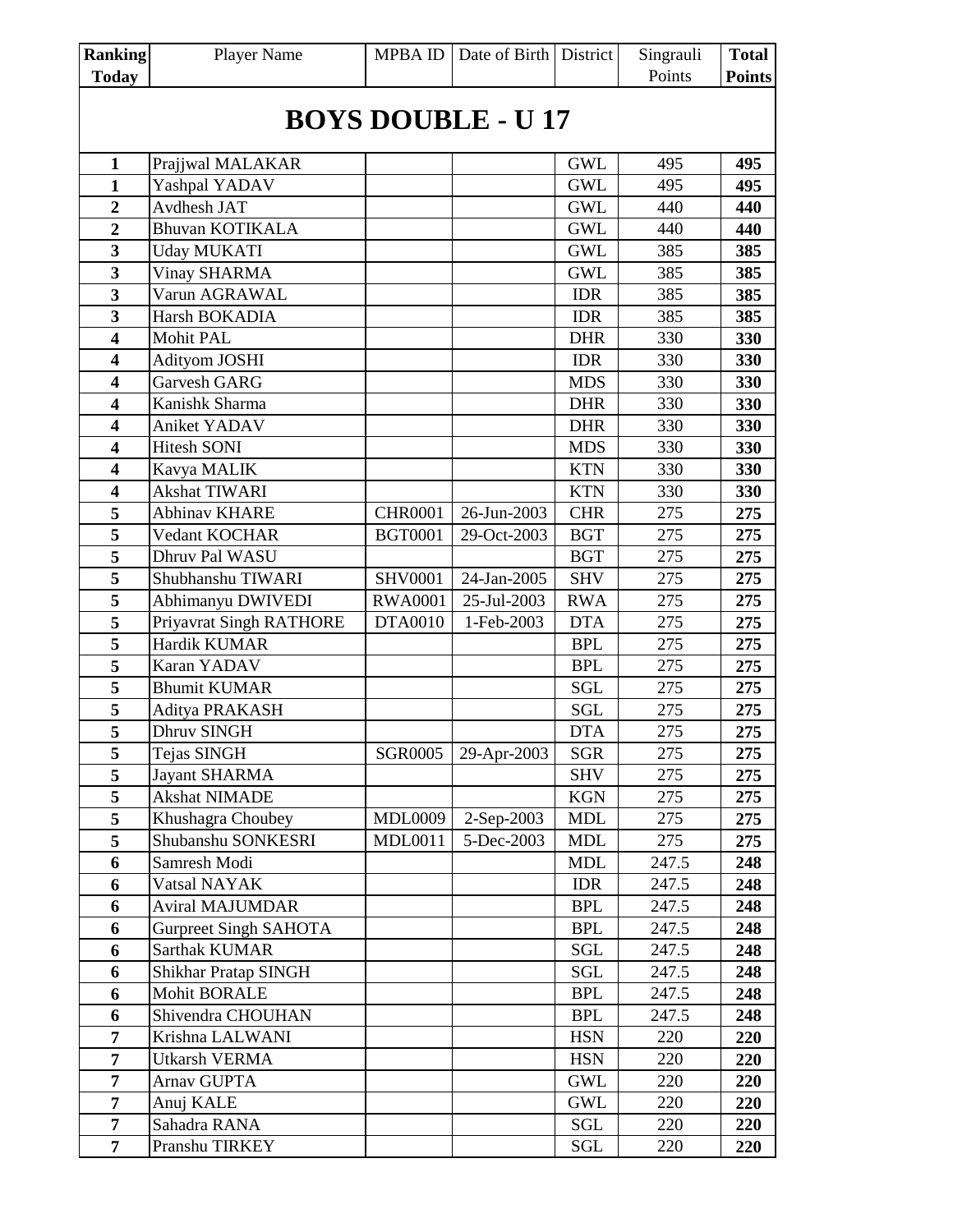|   | <b>Amresh KADAM</b> | <b>IDR</b> | 220 | 220 |
|---|---------------------|------------|-----|-----|
|   | Kavya SINGH         | <b>IDR</b> | 220 | 220 |
|   | Akash JAISWAL       | <b>RWA</b> | 220 | 220 |
| 7 | Mrigendra SINGH     | <b>RWA</b> | 220 | 220 |
| 8 | <b>Ashay KARDE</b>  | <b>CWA</b> | 165 | 165 |
| 8 | <b>Abhinav SAHU</b> | <b>CWA</b> | 165 | 165 |
| 8 | Devansh LAMBA       | <b>CWA</b> | 165 | 165 |
| 8 | Kushagra PATEL      | <b>CWA</b> | 165 | 165 |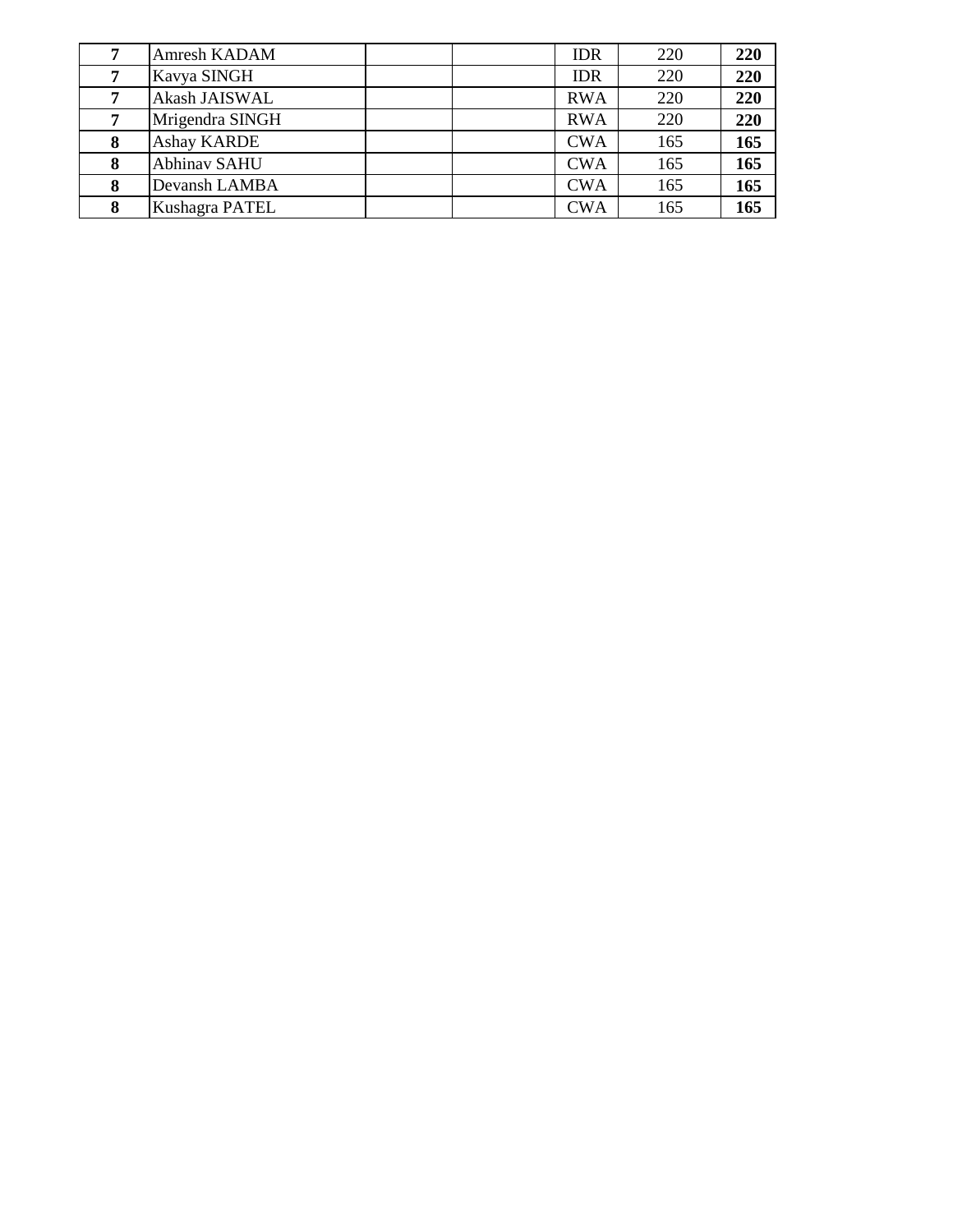| <b>Ranking</b>             | Player Name         | <b>MPBA ID</b> | Date of Birth | <b>District</b> | Singrauli | <b>Total</b>  |  |  |  |
|----------------------------|---------------------|----------------|---------------|-----------------|-----------|---------------|--|--|--|
| <b>Today</b>               |                     |                |               |                 | Points    | <b>Points</b> |  |  |  |
| <b>GIRLS DOUBLE - U 17</b> |                     |                |               |                 |           |               |  |  |  |
|                            | Aishwarya MEHTA     |                |               | <b>DHR</b>      | 495       | 495           |  |  |  |
|                            | Priyanka PANT       | <b>BPL0013</b> | 14-Jan-2004   | <b>BPL</b>      | 495       | 495           |  |  |  |
| 2                          | Riju PATIDAR        |                |               | <b>IDR</b>      | 440       | 440           |  |  |  |
| $\mathbf{2}$               | Gauri CHITTE        |                |               | <b>IDR</b>      | 440       | 440           |  |  |  |
| 3                          | Karnika Goswami     |                |               | <b>DTA</b>      | 385       | 385           |  |  |  |
| 3                          | Priyasha NARANG     | <b>BPL0016</b> | 15-Sep-2004   | <b>BPL</b>      | 385       | 385           |  |  |  |
| 3                          | Yasvhi BHOKARDANKAR |                |               | <b>IDR</b>      | 385       | 385           |  |  |  |
| 3                          | Sanika JAGDALE      |                |               | <b>IDR</b>      | 385       | 385           |  |  |  |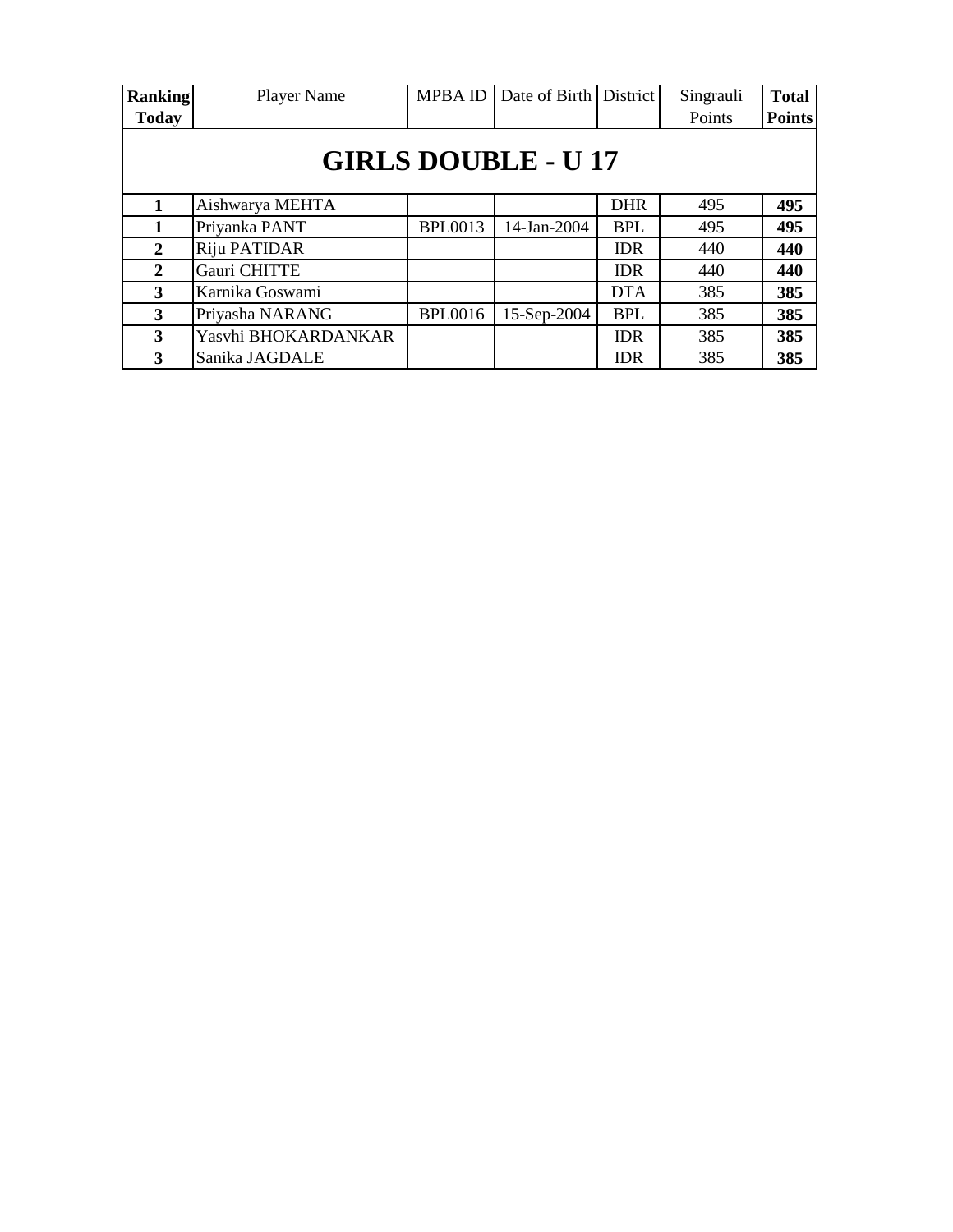| <b>Ranking</b>          | <b>Player Name</b>      | <b>MPBAID</b>             | Date of Birth   District |            | Singrauli | <b>Total</b>  |
|-------------------------|-------------------------|---------------------------|--------------------------|------------|-----------|---------------|
| <b>Today</b>            |                         |                           |                          |            | Points    | <b>Points</b> |
|                         |                         |                           |                          |            |           |               |
|                         |                         | <b>BOYS SINGLE - U 19</b> |                          |            |           |               |
|                         |                         |                           |                          |            |           |               |
| 1                       | <b>Bhuvan KOTIKALA</b>  |                           |                          | <b>GWL</b> | 990       | 990           |
| $\overline{2}$          | Rishabh RATHOD          |                           |                          | <b>BDW</b> | 880       | 880           |
| 3                       | Avdhesh JAT             |                           |                          | <b>GWL</b> | 825       | 825           |
| $\overline{\mathbf{4}}$ | Jayant SISODIYA         |                           |                          | <b>DHR</b> | 770       | 770           |
| 5                       | Yash RAIKWAR            |                           |                          | <b>DHR</b> | 660       | 660           |
| 5                       | Akshat NIMADE           |                           |                          | <b>KGN</b> | 660       | 660           |
| $\overline{\mathbf{5}}$ | Ashish PRADHAN          |                           |                          | <b>BPL</b> | 660       | 660           |
| 5                       | Aniket YADAV            |                           |                          | <b>DHR</b> | 660       | 660           |
| 6                       | Aditya CHOUHAN          |                           |                          | <b>DHR</b> | 550       | 550           |
| 6                       | Shivansh GURJAR         | <b>DTA0001</b>            | 18-Oct-2001              | <b>DTA</b> | 550       | 550           |
| 6                       | Divesh MALIK            |                           |                          | <b>BPL</b> | 550       | 550           |
| 6                       | Anjan SHRIVAS           | <b>CHR0004</b>            | 13-Jan-2001              | <b>CHR</b> | 550       | 550           |
| 6                       | Abhimanyu DWIVEDI       | <b>RWA0001</b>            | 25-Jul-2003              | <b>RWA</b> | 550       | 550           |
| 6                       | Win G Joseph            |                           |                          | <b>HSN</b> | 550       | 550           |
| 6                       | Akshat KANUNGO          |                           |                          | <b>DHR</b> | 550       | 550           |
| 6                       | Samresh Modi            |                           |                          | MDL        | 550       | 550           |
| 7                       | Vinay SHARMA            |                           |                          | <b>GWL</b> | 440       | 440           |
| $\overline{7}$          | Vatsal SOMAN            |                           |                          | <b>GWL</b> | 440       | 440           |
| 7                       | Hrishabh KHANDELWAL     |                           |                          | <b>JBP</b> | 440       | 440           |
| $\overline{7}$          | <b>Akshay PANCHAL</b>   |                           |                          | <b>GWL</b> | 440       | 440           |
| $\overline{7}$          | <b>Kunal PAWAR</b>      | <b>BDW0003</b>            | 1-Jan-2001               | <b>BDW</b> | 440       | 440           |
| $\overline{7}$          | Kuber VARMA             |                           |                          | <b>DHR</b> | 440       | 440           |
| $\overline{7}$          | Yashpal YADAV           |                           |                          | <b>GWL</b> | 440       | 440           |
| 7                       | Sanyam GUPTA            | <b>BDW0002</b>            | 7-Jan-2002               | <b>BDW</b> | 440       | 440           |
| $\overline{7}$          | Saurav KUMAR            |                           |                          | SGL        | 440       | 440           |
| $\overline{7}$          | <b>Tanay MUKATI</b>     |                           |                          | <b>DHR</b> | 440       | 440           |
| 7                       | Arin YADAV              | <b>UJN0012</b>            | 26-Jan-2002              | <b>UJN</b> | 440       | 440           |
| $\overline{7}$          | Sarthak SINGHAL         |                           |                          | <b>IDR</b> | 440       | 440           |
| 7                       | Ankur TIWARI            |                           |                          | SGL        | 440       | 440           |
| 7                       | Tejas SINGH             | <b>SGR0005</b>            | 29-Apr-2003              | SGR        | 440       | 440           |
| 8                       | <b>Uday MUKATI</b>      |                           |                          | GWL        | 385       | 385           |
| 8                       | Antash SHRIVASTAVA      |                           |                          | <b>BPL</b> | 385       | 385           |
| 8                       | Yash Agrawal            |                           |                          | <b>KTN</b> | 385       | 385           |
| 8                       | Aman BAROD              |                           |                          | <b>DWS</b> | 385       | 385           |
| ${\bf 8}$               | Yuvraj VERMA            |                           |                          | <b>DWS</b> | 385       | 385           |
| ${\bf 8}$               | Hrishik VERMA           |                           |                          | <b>SHR</b> | 385       | 385           |
| 8                       | Priyavrat Singh RATHORE | DTA0010                   | 1-Feb-2003               | <b>DTA</b> | 385       | 385           |
| $\boldsymbol{9}$        | Aditya SINGH            |                           |                          | <b>UMR</b> | 330       | 330           |
| $\boldsymbol{9}$        | <b>Adityom JOSHI</b>    |                           |                          | <b>IDR</b> | 330       | 330           |
| $\boldsymbol{9}$        | <b>Jayant SHARMA</b>    |                           |                          | <b>SHV</b> | 330       | 330           |
| $\boldsymbol{9}$        | Mantra SONEJA           |                           |                          | <b>IDR</b> | 330       | 330           |
| 9                       | Kanishk Sharma          |                           |                          | <b>DHR</b> | 330       | 330           |
| 9                       | Shubhanshu TIWARI       | <b>SHV0001</b>            | 24-Jan-2005              | <b>SHV</b> | 330       | 330           |
| $\boldsymbol{9}$        | Pranay WARATHE          |                           |                          | <b>BTL</b> | 330       | 330           |
| $\boldsymbol{9}$        | Jyotiraditya Sanghi     | <b>JBP0028</b>            | 10-Jan-2002              | JBP        | 330       | <b>330</b>    |
| 9                       | Garvit Jain             |                           |                          | IDR        | 330       | 330           |
| 9                       | Aman DUBEY              | <b>IDR0115</b>            | 8-Jul-2002               | <b>IDR</b> | 330       | 330           |
| $\boldsymbol{9}$        | Harshvardhan RAJPUT     |                           |                          | <b>IDR</b> | 330       | 330           |
| 9                       | Arnav GUPTA             |                           |                          | GWL        | 330       | 330           |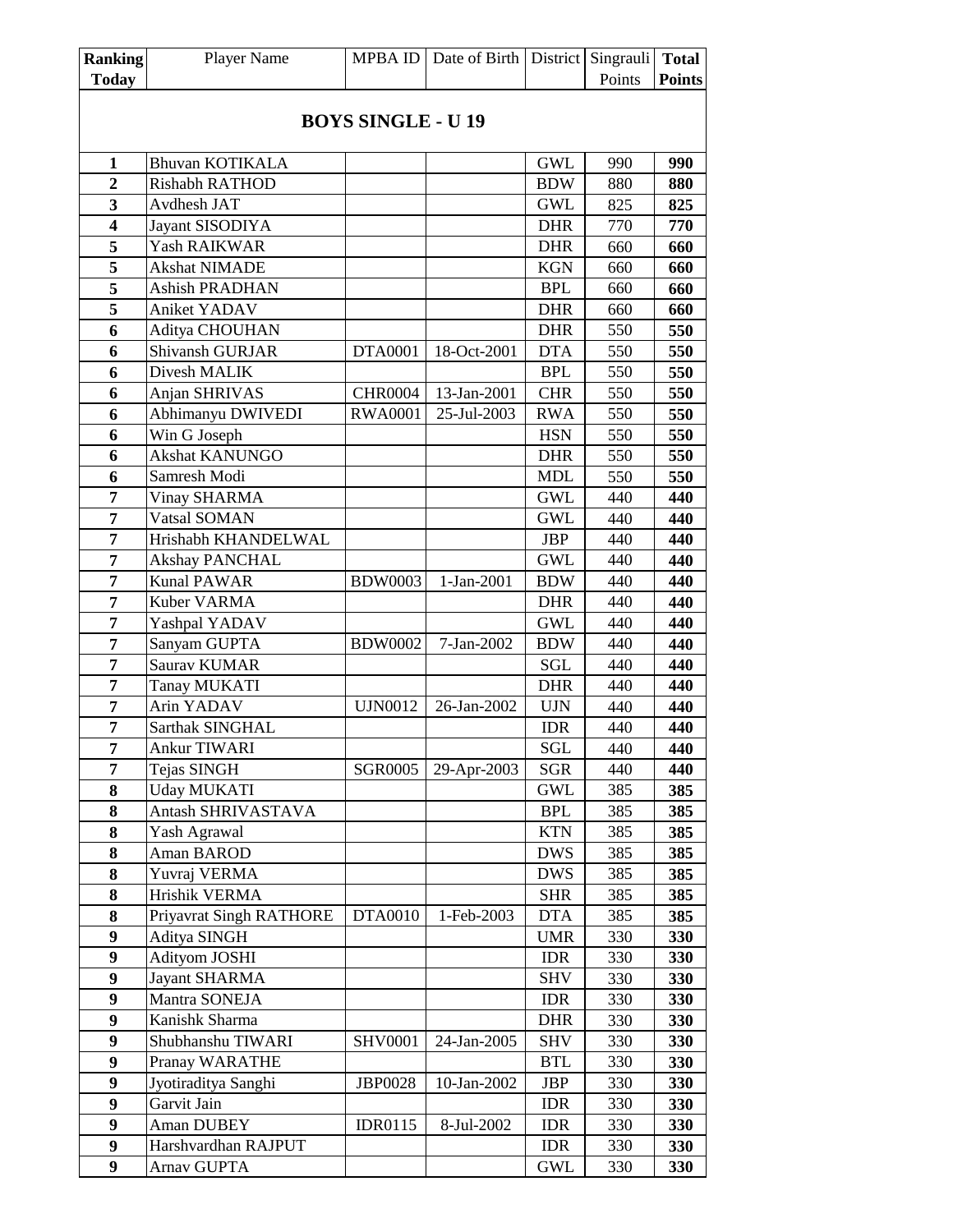| 9        | Karan YADAV                            |                |             | <b>BPL</b>               | 330        | 330        |
|----------|----------------------------------------|----------------|-------------|--------------------------|------------|------------|
| 9        | Khushagra Choubey                      | MDL0009        | 2-Sep-2003  | <b>MDL</b>               | 330        | 330        |
| 9        | Vaibhav KHARE                          | <b>CHR0002</b> | 22-Mar-2003 | <b>CHR</b>               | 330        | 330        |
| 10       | Dhruv Pal WASU                         |                |             | <b>BGT</b>               | 220        | 220        |
| 10       | <b>Shrey Rawat</b>                     |                |             | <b>HSN</b>               | 220        | 220        |
| 10       | Abhijeet KUMAWAT                       | <b>BDW0001</b> | 15-Jun-2002 | <b>BDW</b>               | 220        | 220        |
| 10       | <b>Sarthak KUMAR</b>                   |                |             | <b>SGL</b>               | 220        | 220        |
| 10       | Anuj KALE                              |                |             | <b>GWL</b>               | 220        | 220        |
| 10       | <b>Sudheer PANDEY</b>                  |                |             | SGL                      | 220        | 220        |
| 10       | Shriyanshu GHOSH                       |                |             | <b>NSP</b>               | 220        | 220        |
| 10       | Pranjal DANGHI                         |                |             | <b>DTA</b>               | 220        | 220        |
| 10       | Pranshu TIRKEY                         |                |             | SGL                      | 220        | 220        |
| 10       | Abhinav KHARE                          | <b>CHR0001</b> | 26-Jun-2003 | <b>CHR</b>               | 220        | 220        |
| 10       | Amresh KADAM                           |                |             | <b>IDR</b>               | 220        | 220        |
| 10       | Aviral MAJUMDAR                        |                |             | <b>BPL</b>               | 220        | 220        |
| 10       | Aditya PRAKASH                         |                |             | SGL                      | 220        | 220        |
| 10       | Jatin ROHERA                           |                |             | <b>DWS</b>               | 220        | 220        |
| 10       | Shubanshu SONKESRI                     | <b>MDL0011</b> | 5-Dec-2003  | <b>MDL</b>               | 220        | 220        |
| 10       | <b>Gurpreet Singh SAHOTA</b>           |                |             | <b>BPL</b>               | 220        | 220        |
| 10       | Akash JAISWAL                          |                |             | <b>RWA</b>               | 220        | 220        |
| 10       | Divyansh TULSIYAN                      |                |             | <b>IDR</b>               | 220        | 220        |
| 10       | Shikhar Pratap SINGH                   |                |             | SGL                      | 220        | 220        |
| 10       | Sanidhya Yadav                         | <b>IDR0031</b> | 9-Jun-2004  | <b>IDR</b>               | 220        | 220        |
| 10       | Vinayak TIWARI                         |                |             | <b>SGR</b>               | 220        | 220        |
| 10       | Mohit PAL                              |                |             | <b>DHR</b>               | 220        | 220        |
| 10       | <b>Aditya DUBEY</b>                    |                |             | <b>SGR</b>               | 220        | 220        |
| 10       | Dhruv SINGH                            |                |             | <b>DTA</b>               | 220        | 220        |
| 11       | <b>Harsh CHITTE</b>                    |                |             | <b>IDR</b>               | 110        | 110        |
| 11       | Utkarsh VERMA                          |                |             | <b>HSN</b>               | 110        | 110        |
| 11       | Aditya SOLANKI                         |                |             | <b>IDR</b>               | 110        | 110        |
| 11       | <b>Bhumit KUMAR</b>                    |                |             | SGL                      | 110        | 110        |
| 11       | <b>Tanmay SINGH</b>                    |                |             | <b>SGL</b>               | 110        | 110        |
| 11       | <b>Bhushan HARDE</b>                   |                |             | <b>IDR</b>               | 110        | 110        |
| 11       | Raghvendra BHADORIYA<br>Kabeer MATLANI |                |             | <b>IDR</b><br><b>BPL</b> | 110        | <b>110</b> |
| 11<br>11 | Jayesh SACHDEVA                        |                |             | <b>IDR</b>               | 110<br>110 | 110<br>110 |
| 11       | Hardik KUMAR                           |                |             | <b>BPL</b>               | 110        | <b>110</b> |
| 11       | Abhishek DHAKKAD                       |                |             | <b>ASK</b>               | 110        | <b>110</b> |
| 11       | Ankur SAINI                            |                |             | $\operatorname{SGL}$     | 110        | <b>110</b> |
| 11       | Varun AGRAWAL                          |                |             | <b>IDR</b>               | 110        | 110        |
| 11       | Kavya SINGH                            |                |             | <b>IDR</b>               | 110        | <b>110</b> |
| 11       | Aoj Pandey                             |                |             | <b>IDR</b>               | 110        | <b>110</b> |
| 11       | <b>Bhuvan BAIS</b>                     |                |             | <b>DTA</b>               | 110        | 110        |
| 11       | Adeel Hasan KHAN                       |                |             | <b>BPL</b>               | 110        | <b>110</b> |
| 11       | Sahadra RANA                           |                |             | SGL                      | 110        | 110        |
| 11       | Vedant Kochar                          | <b>BGT0001</b> | 29-Oct-2003 | <b>BGT</b>               | 110        | <b>110</b> |
| 11       | Krishna LALWANI                        |                |             | <b>HSN</b>               | 110        | <b>110</b> |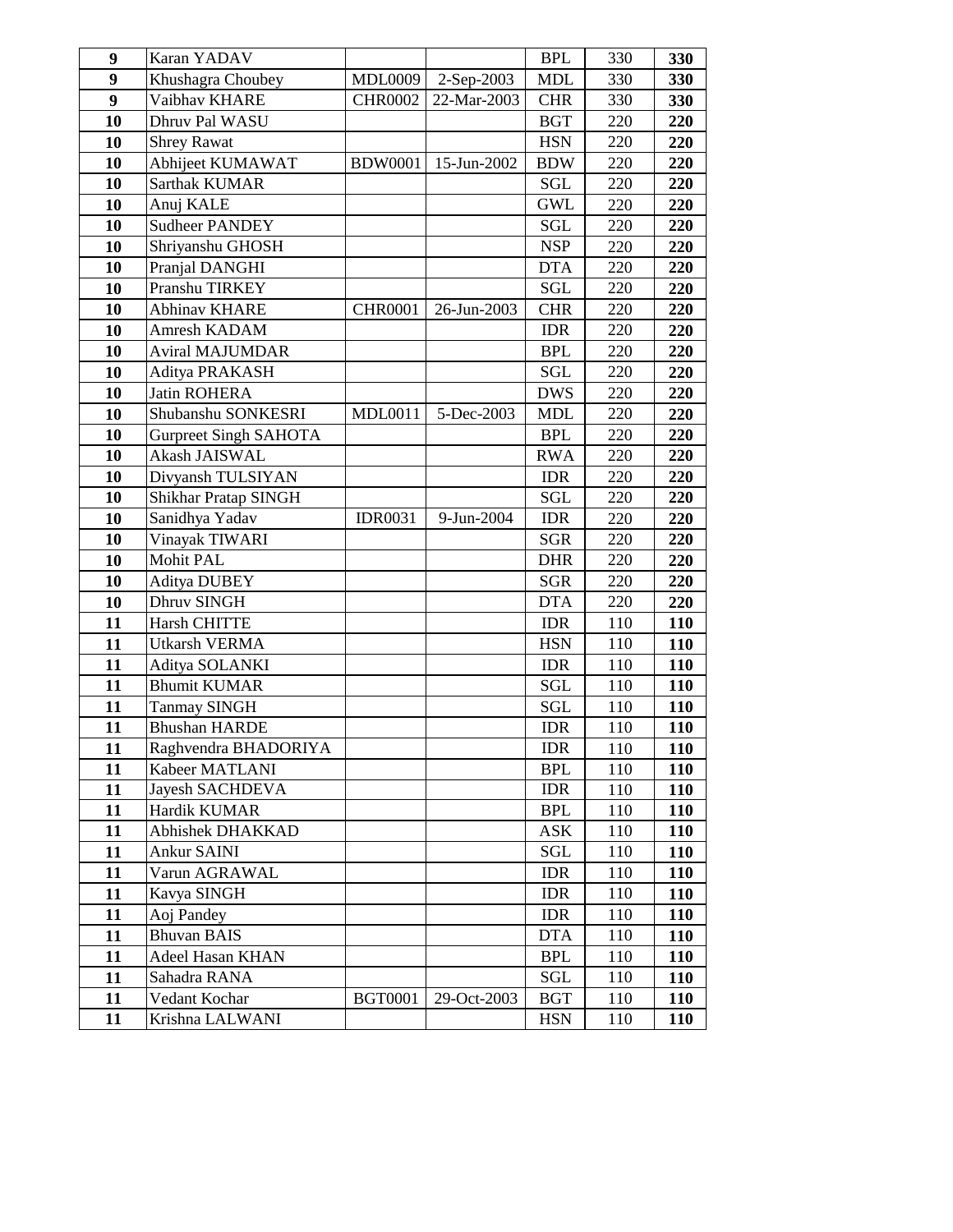| <b>Ranking</b>          | <b>Player Name</b>         |                | MPBA ID   Date of Birth   District |            | Singrauli | <b>Total</b>  |  |  |  |  |
|-------------------------|----------------------------|----------------|------------------------------------|------------|-----------|---------------|--|--|--|--|
| <b>Today</b>            |                            |                |                                    |            | Points    | <b>Points</b> |  |  |  |  |
|                         | <b>GIRLS SINGLE - U 19</b> |                |                                    |            |           |               |  |  |  |  |
| 1                       | Aishwarya MEHTA            |                |                                    | <b>DHR</b> | 990       | 990           |  |  |  |  |
| $\overline{2}$          | Gauri CHITTE               |                |                                    | <b>IDR</b> | 880       | 880           |  |  |  |  |
| $\mathbf{3}$            | Mihika Bhargav             | <b>IDR0052</b> | 04/08/2002                         | <b>IDR</b> | 825       | 825           |  |  |  |  |
| $\overline{\mathbf{4}}$ | Shavi BHATNAGAR            |                |                                    | <b>IDR</b> | 770       | 770           |  |  |  |  |
| 5                       | Khushi SEN                 |                |                                    | <b>DHR</b> | 660       | 660           |  |  |  |  |
| 5                       | Anisha Wase                | <b>BPL0094</b> | 15/02/2001                         | <b>BPL</b> | 660       | 660           |  |  |  |  |
| 5                       | <b>Muskan Rathore</b>      |                |                                    | <b>IDR</b> | 660       | 660           |  |  |  |  |
| 5                       | Priyasha NARANG            | <b>BPL0016</b> | 15-Sep-2004                        | <b>BPL</b> | 660       | 660           |  |  |  |  |
| 6                       | Shrishti Gupta             | <b>IDR0006</b> | 1-Jul-2004                         | <b>IDR</b> | 550       | 550           |  |  |  |  |
| 6                       | Aditi Verma                | <b>BPL0069</b> | 02/02/2002                         | <b>BPL</b> | 550       | 550           |  |  |  |  |
| 6                       | Priyanka PANT              | <b>BPL0013</b> | 14-Jan-2004                        | <b>BPL</b> | 550       | 550           |  |  |  |  |
| 6                       | Vanshika Patidar           | <b>NMH0016</b> | 17-Jul-2001                        | <b>NMH</b> | 550       | 550           |  |  |  |  |
| 6                       | Shreya YADAV               |                |                                    | <b>SGL</b> | 550       | 550           |  |  |  |  |
| 6                       | <b>Bhumika VERMA</b>       |                |                                    | <b>DWS</b> | 550       | 550           |  |  |  |  |
| 6                       | Riju PATIDAR               |                |                                    | <b>IDR</b> | 550       | 550           |  |  |  |  |
| 6                       | Aastha Sharma              |                |                                    | <b>UJN</b> | 550       | 550           |  |  |  |  |
| $\overline{7}$          | <b>Aasiyah PARWEEN</b>     |                |                                    | <b>SGL</b> | 495       | 495           |  |  |  |  |
| $\overline{7}$          | Karnika GOSWAMI            |                |                                    | <b>DTA</b> | 495       | 495           |  |  |  |  |
| $\overline{7}$          | Aadhya JAIN                |                |                                    | IDR        | 495       | 495           |  |  |  |  |
| $\overline{7}$          | Swati SOLANKI              |                |                                    | <b>IDR</b> | 495       | 495           |  |  |  |  |
| 8                       | Shreya JAISWAL             |                |                                    | <b>NMH</b> | 440       | 440           |  |  |  |  |
| 8                       | Vaishnavi RAO              |                |                                    | <b>DWS</b> | 440       | 440           |  |  |  |  |
| 8                       | Alakh KATARIA              |                |                                    | <b>IDR</b> | 440       | 440           |  |  |  |  |
| 8                       | <b>Shreya PATEL</b>        |                |                                    | <b>IDR</b> | 440       | 440           |  |  |  |  |
| 8                       | Shriya BHATT               |                |                                    | <b>IDR</b> | 440       | 440           |  |  |  |  |
| 8                       | Sanika JAGDALE             |                |                                    | <b>IDR</b> | 440       | 440           |  |  |  |  |
| 8                       | Yasvhi BHOKARDANKAR        |                |                                    | <b>IDR</b> | 440       | 440           |  |  |  |  |
| 8                       | Devina GUPTA               | <b>IDR0086</b> | 21-Jun-2003                        | IDR        | 440       | 440           |  |  |  |  |
| 9                       | Pareeshi PAHARIA           |                |                                    | <b>HSN</b> | 330       | 330           |  |  |  |  |
| $\boldsymbol{9}$        | Prachi CHOUKSEY            |                |                                    | <b>IDR</b> | 330       | 330           |  |  |  |  |
| 9                       | <b>Rimjhim PAL</b>         |                |                                    | <b>BPL</b> | 330       | 330           |  |  |  |  |
| $\boldsymbol{9}$        | Gargi THAKUR               |                |                                    | <b>IDR</b> | 330       | 330           |  |  |  |  |
| 9                       | Aastha SAXENA              |                |                                    | <b>DTA</b> | 330       | 330           |  |  |  |  |
| $\boldsymbol{9}$        | Shikha PATEL               |                |                                    | <b>SGR</b> | 330       | 330           |  |  |  |  |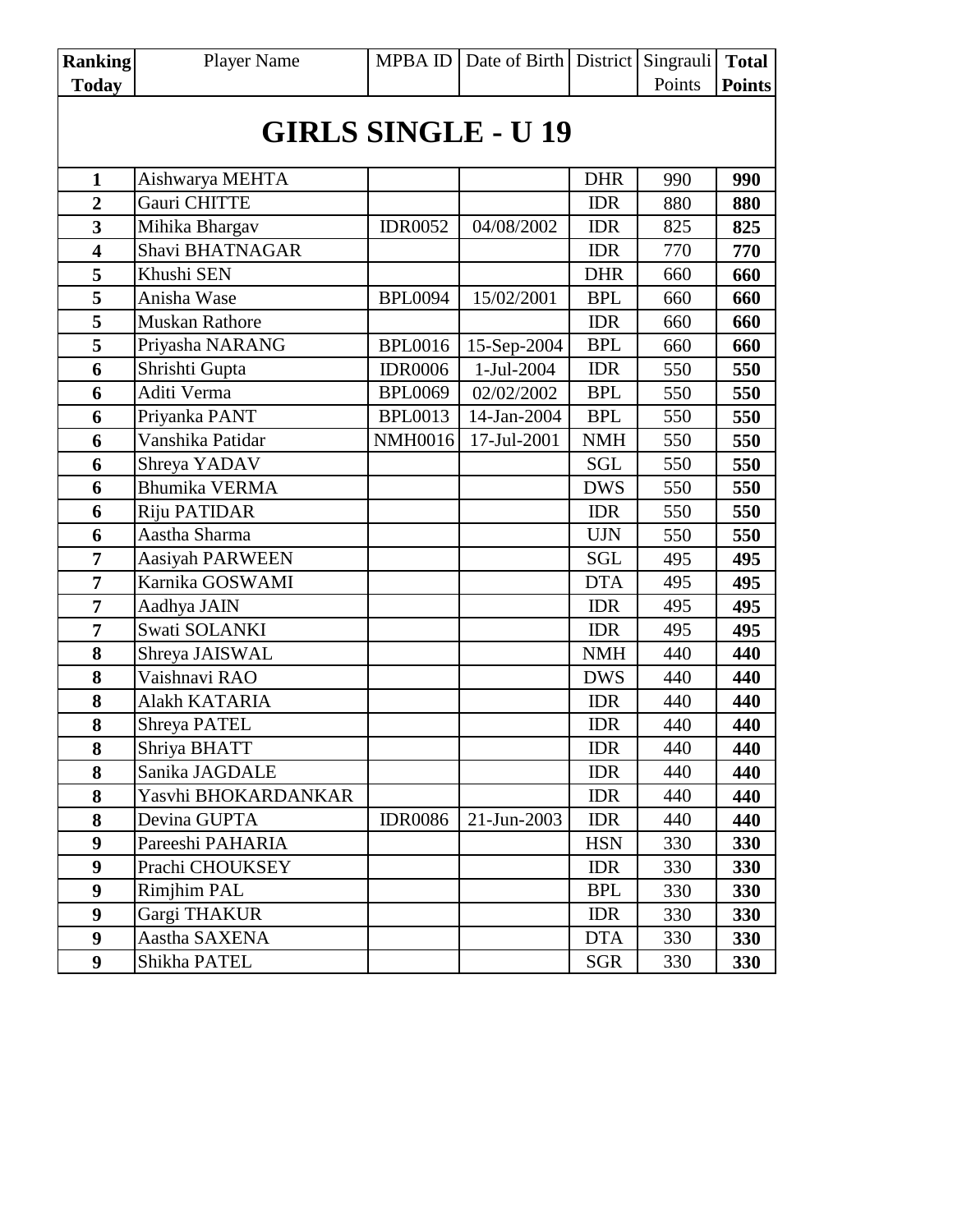| <b>Ranking</b>            | Player Name             |                | MPBA ID   Date of Birth   District   Singrauli |            |        | <b>Total</b>  |  |  |  |  |
|---------------------------|-------------------------|----------------|------------------------------------------------|------------|--------|---------------|--|--|--|--|
| <b>Today</b>              |                         |                |                                                |            | Points | <b>Points</b> |  |  |  |  |
| <b>BOYS DOUBLE - U 19</b> |                         |                |                                                |            |        |               |  |  |  |  |
| 1                         | Jayant SISODIYA         |                |                                                | <b>DHR</b> | 495    | 495           |  |  |  |  |
| 1                         | Kuber VARMA             |                |                                                | <b>DHR</b> | 495    | 495           |  |  |  |  |
| $\overline{2}$            | Yash Raikwar            |                |                                                | <b>DHR</b> | 440    | 440           |  |  |  |  |
| $\overline{2}$            | Aditya CHOUHAN          |                |                                                | <b>DHR</b> | 440    | 440           |  |  |  |  |
| 3                         | Divyesh Malik           |                |                                                | <b>BPL</b> | 385    | 385           |  |  |  |  |
| $\overline{\mathbf{3}}$   | Antash SHRIVASTAVA      |                |                                                | <b>BPL</b> | 385    | 385           |  |  |  |  |
| 3                         | <b>Tanay MUKATI</b>     |                |                                                | <b>DHR</b> | 385    | 385           |  |  |  |  |
| 3                         | Arin YADAV              |                |                                                | <b>UJN</b> | 385    | 385           |  |  |  |  |
| $\overline{\mathbf{4}}$   | <b>Akshat KANUNGO</b>   |                |                                                | <b>DHR</b> | 330    | 330           |  |  |  |  |
| 4                         | <b>Kunal PAWAR</b>      | <b>BDW0003</b> | 1-Jan-2001                                     | <b>BDW</b> | 330    | 330           |  |  |  |  |
| $\overline{\mathbf{4}}$   | Win G Joseph            |                |                                                | <b>HSN</b> | 330    | 330           |  |  |  |  |
| 4                         | <b>Shrey Rawat</b>      |                |                                                | <b>HSN</b> | 330    | 330           |  |  |  |  |
| $\overline{\mathbf{4}}$   | Garvesh GARG            |                |                                                | <b>MDS</b> | 330    | 330           |  |  |  |  |
| 4                         | <b>Hitesh SONI</b>      |                |                                                | <b>MDS</b> | 330    | 330           |  |  |  |  |
| $\overline{\mathbf{4}}$   | Aoj PANDEY              |                |                                                | <b>IDR</b> | 330    | 330           |  |  |  |  |
| $\overline{\mathbf{4}}$   | Anjan Shrivas           | <b>CHR0004</b> | 13-Jan-2001                                    | <b>CHR</b> | 330    | 330           |  |  |  |  |
| 5                         | <b>Adeel Hasan KHAN</b> |                |                                                | <b>BPL</b> | 275    | 275           |  |  |  |  |
| 5                         | Kabeer MATLANI          |                |                                                | <b>BPL</b> | 275    | 275           |  |  |  |  |
| 5                         | Aman BAROD              |                |                                                | <b>DWS</b> | 275    | 275           |  |  |  |  |
| 5                         | Yuvraj VARMA            |                |                                                | <b>DWS</b> | 275    | 275           |  |  |  |  |
| 5                         | Sanyam GUPTA            |                |                                                | <b>BDW</b> | 275    | 275           |  |  |  |  |
| $\overline{\mathbf{5}}$   | Rishabh RATHOD          |                |                                                | <b>BDW</b> | 275    | 275           |  |  |  |  |
| 5                         | Vishesh TIWARI          |                |                                                | <b>SGL</b> | 275    | 275           |  |  |  |  |
| 5                         | Vishal CHOUDHARY        |                |                                                | <b>SGL</b> | 275    | 275           |  |  |  |  |
| 5                         | <b>Ashish PRADHAN</b>   |                |                                                | <b>BPL</b> | 275    | 275           |  |  |  |  |
| $\overline{\mathbf{5}}$   | Hrishik VERMA           |                |                                                | <b>SHR</b> | 275    | 275           |  |  |  |  |
| 5                         | Hrishabh KHANDELWAL     |                |                                                | <b>JBP</b> | 275    | 275           |  |  |  |  |
| 5                         | Jyotiraditya Sanghi     | <b>JBP0028</b> | 10-Jan-2002                                    | <b>JBP</b> | 275    | 275           |  |  |  |  |
| 5                         | Yash Agrawal            |                |                                                | <b>KTN</b> | 275    | 275           |  |  |  |  |
| $\overline{\mathbf{5}}$   | Aman DUBEY              |                |                                                | <b>IDR</b> | 275    | 275           |  |  |  |  |
| 6                         | Vatsal NAYAK            |                |                                                | <b>IDR</b> | 247.5  | 248           |  |  |  |  |
| $\overline{6}$            | Vinayak TIWARI          |                |                                                | <b>SGR</b> | 247.5  | 248           |  |  |  |  |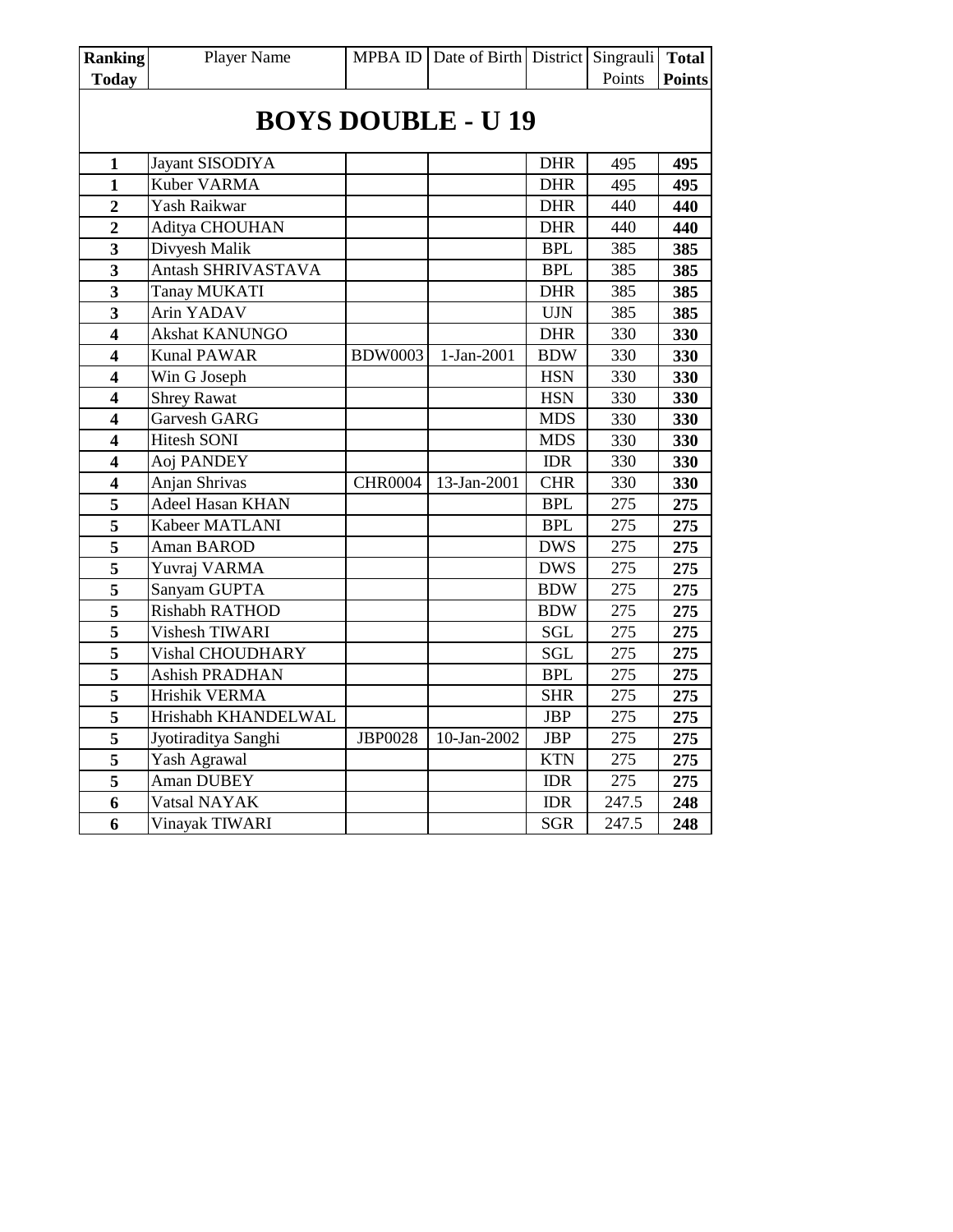| <b>Ranking</b>             | <b>Player Name</b>    |                | MPBA ID Date of Birth District |            | Singrauli | <b>Total</b>  |  |  |  |
|----------------------------|-----------------------|----------------|--------------------------------|------------|-----------|---------------|--|--|--|
| <b>Today</b>               |                       |                |                                |            | Points    | <b>Points</b> |  |  |  |
| <b>GIRLS DOUBLE - U 19</b> |                       |                |                                |            |           |               |  |  |  |
|                            | Aditi Verma           | <b>BPL0069</b> | 02/02/2002                     | <b>BPL</b> | 495       | 495           |  |  |  |
| 1                          | Anisha WASE           | <b>BPL0094</b> | 15/02/2001                     | <b>BPL</b> | 495       | 495           |  |  |  |
| $\overline{2}$             | Khushi SEN            |                |                                | <b>DHR</b> | 440       | 440           |  |  |  |
| $\overline{2}$             | Mihika BHARGAV        | <b>IDR0052</b> | 04/08/2002                     | <b>IDR</b> | 440       | 440           |  |  |  |
| 3                          | <b>Muskan Rathore</b> |                |                                | <b>IDR</b> | 385       | 385           |  |  |  |
| 3                          | Aastha SHARMA         |                |                                | <b>UJN</b> | 385       | 385           |  |  |  |
| 4                          | Sarvagya SINHA        |                |                                | <b>SGL</b> | 330       | 330           |  |  |  |
| $\boldsymbol{4}$           | Shreya YADAV          |                |                                | <b>SGL</b> | 330       | 330           |  |  |  |